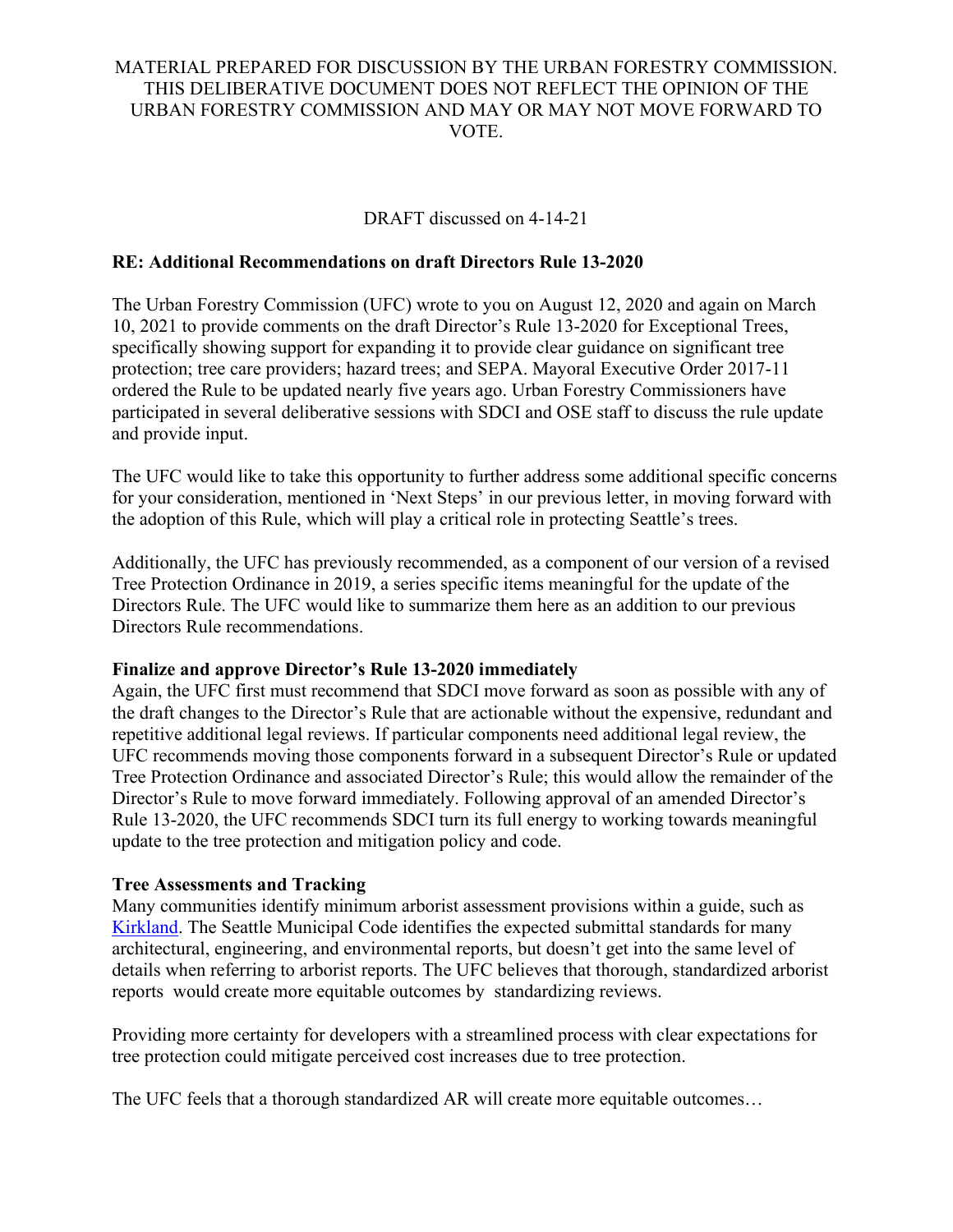The UFC recommends that required arborists reports, collect more information, in a more standard[i](#page-2-0)zed approach, and such reports should be required in a wider variety of situations.<sup>1</sup> The UFC recommends arborist reports be required whenever a **permit for a property is pulled**,<sup>[1](#page-1-0)</sup> or when tree work takes place involving significant, exceptional trees or tree groves. The Tip 242: "Tree Protection Regulations in Seattle" must be updated to be explicit about arborist involvement and expectations.[2](#page-1-1)

Since the reviews for tree preservation plans during construction are to be in according to standards promulgated by the Director, the UFC recommends 10 items (based on the list from the American Society of Consulting Arborists) which will define arborist tree assessment reports, including:

- 1) Limits of the Assignment (Scope of Services)
- 2) Purpose and Use of the Report
- 3) Arborist Observations (written description and images)
- 4) Analysis (tree measurement, visual assessment)
- 5) Discussions (tree condition, suitability for preservation, design considerations)
- 6) Construction Impact Ratings
- 7) Specific Critical Root Zones (and Tree Protection Zones) for the property
- 8) Arborist Conclusion and Recommendations

9) Where referenced in lot subdivision and design development standards, a coordinated evaluation of options with the design consultant to maximize preserving existing significant trees to the extent that is reasonably possible **10)** Appendix (as needed) - Site Map, Tree Survey Data, Sample Protection, Bibliography, Assumptions, Certificate of Performance

SDCI should include within the Tree Tracking database system all Significant trees on the site, trees removed, trees preserved, and trees replaced; noting at a minimum: tree species, common name, DSH, height, condition and location. Exceptional, Heritage trees, and tree groves shall be noted as such in the Tree Tracking database system. Categories and criteria should be used such for optimal alignment with SDOT tree tracking systems as well as Accela permit tracking.

SDCI should file with OSE quarterly reports to the City Council and relevant City Departments regarding all data collected from its Tree Tracking Worksheet including trees surveys, removed, and planted.

# **Tree Care Provider Acknowledgment**

<span id="page-1-0"></span><sup>1</sup> http://www.seattle.gov/trees/regulations

<span id="page-1-1"></span><sup>2</sup> http://www.seattle.gov/DPD/Publications/CAM/cam242.pdf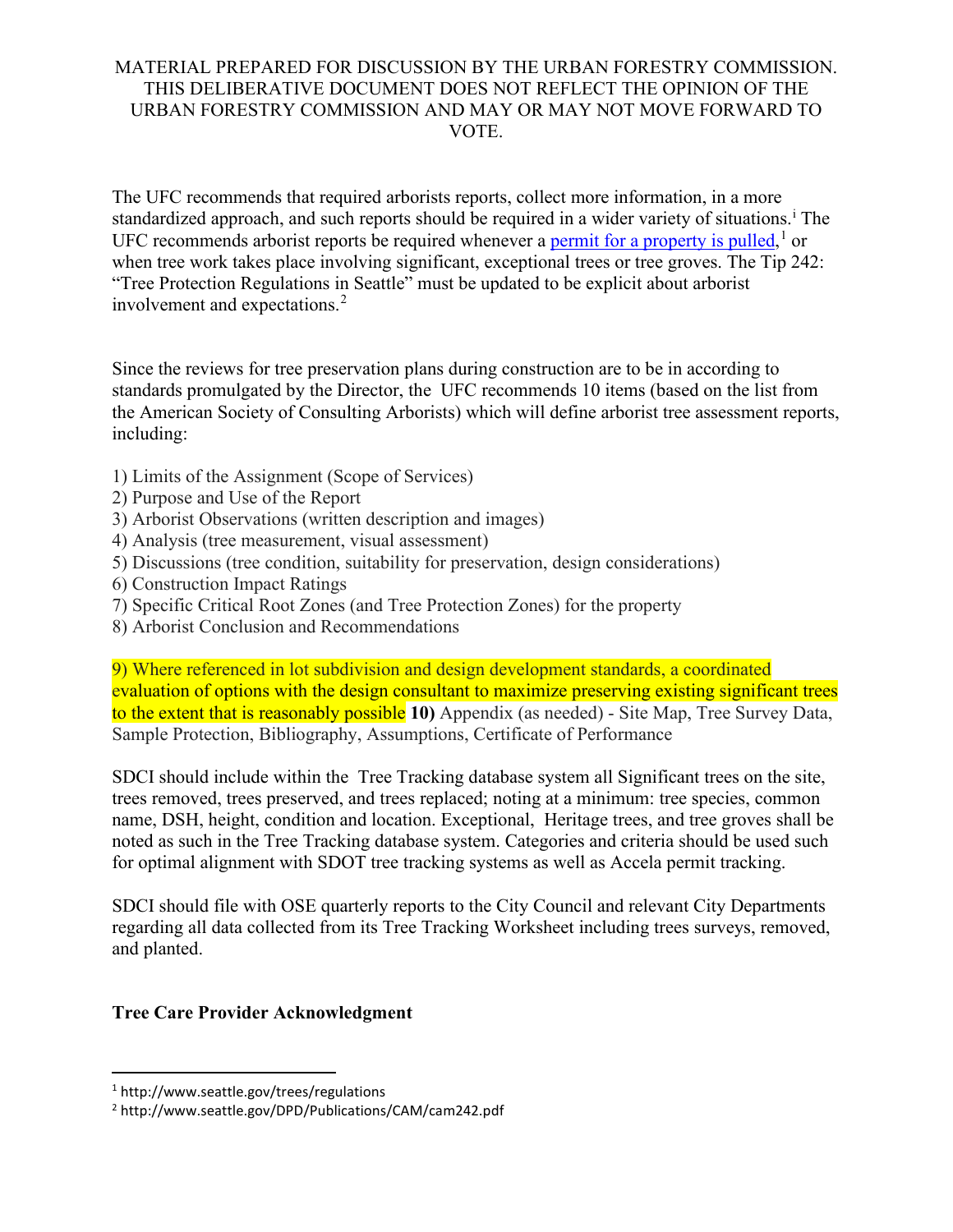The Directors Rule, as guided by both Seattle Ordinance and Executive Order is to contain a registry and code of ethics of work acknowledgement, similar to the one currently in use by SDOT. In addition to the elements outlined in the draft Directors Rule, the UFC recommends the further additions and clarifications included with the goal of closing loop-holes and increasing effectiveness of such a measure.

Tree Care Provider needs to be defined. The UFC recommends using the Washington State Labor and Industries (L&I) classification as anyone registered with L&I to conduct "Tree Care" and Pruning Services." The UFC also recommends considering requiring anyone doing work to register with such a classification. Additionally, the UFC recommends defining "tree care providers" as provided in the current draft Director's Rule. Often times, illegal tree work is not carried out by professionals of any kind, meaning focusing regulations only on formal business entities creates a large incentive for informal, untrained workers to conduct tree care. This is both unsafe and likely will lead to unneeded tree destruction. The UFC recommends that "tree care providers" are anyone removing or substantially pruning any significant tree (DSH 6" or greater). Tree service providers should be registered within the State, licensed, bonded and insured as well as comply with any requirements that would allow them to do business in Seattle.

The Acknowledgement form signed by tree care providers should include specific reference to ANSI300 standards for tree care, and required guidelines for maintaining an arborist certification. Additionally, the form should contain specific mention of prohibiting the advertising or selling of services under inaccurate claims of tree health, or personal or property safety.

The UFC looks forward to continue to support the City in advancing the tree regulations update effort.

<span id="page-2-0"></span>The Code does require tree care professional in many instances, including but not limited to:

<sup>&</sup>lt;sup>*i*</sup> The Seattle Municipal Code only identifies the need for an arborist in limited circumstances and without definition of the work expectations in order by equitably evaluate projects and tree conditions. In fact, the code states "Tree preservation plans shall provide for protection of trees during construction according to standards promulgated by the Director." The limited sections are:

<sup>1.</sup> 15.43.050 - [Tree Service Provider credential requirements](https://library.municode.com/wa/seattle/codes/municipal_code?nodeId=TIT15STSIUS_SUBTITLE_ISTUSOR_CH15.43TRVEMAPUPL_15.43.050TRSEPRRE) for streets, parks and public places.

<sup>2.</sup> 23.44.020 - [Tree requirements](https://library.municode.com/wa/seattle/codes/municipal_code?nodeId=TIT23LAUSCO_SUBTITLE_IIILAUSRE_CH23.44RESIMI_SUBCHAPTER_IPRUSPEOU_23.44.020TRRE) for just residential single-family zones only when a tree preservation plan is called for.

<sup>3.</sup> [23.84A.002 -](https://library.municode.com/wa/seattle/codes/municipal_code?nodeId=TIT23LAUSCO_SUBTITLE_IVAD_CH23.84ADE_23.84A.002A) "A" – definition of arborist without definition of the work expectations in order by equitably evaluate projects and tree conditions.

<sup>4.</sup> 25.30.070 - [Approval of significant changes to buildings, structures, and other property](https://library.municode.com/wa/seattle/codes/municipal_code?nodeId=TIT25ENPRHIPR_CH25.30SAPONAAISTLADI_25.30.070APSICHBUSTOTPR) just for Sandpoint Naval Air Station.

<sup>1.</sup> 23.60A.190 - Standards for vegetation and impervious surface management for tree risk assessments,